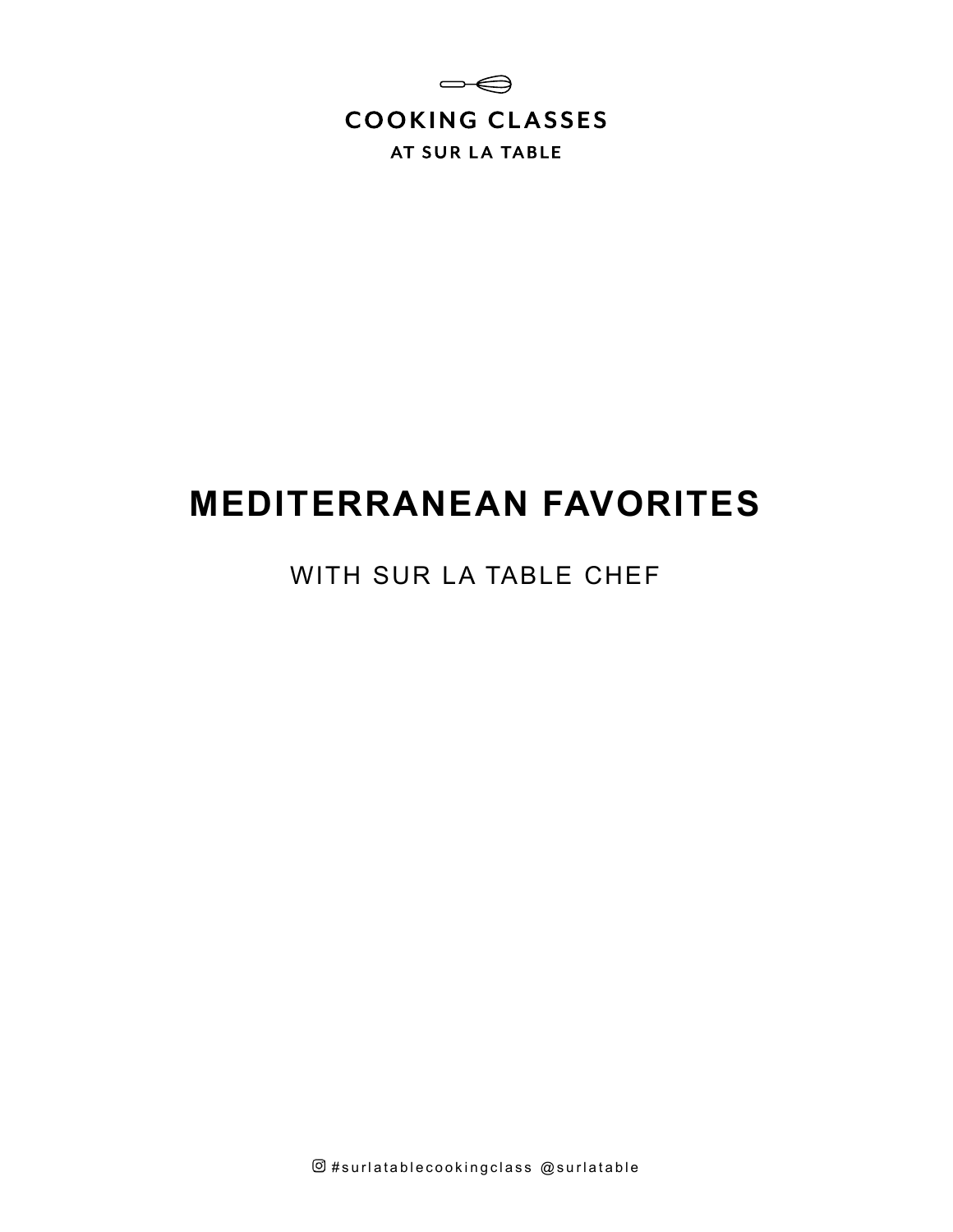# **Ingredient Shopping List**

Below is a list of ingredients you'll need to make the recipes in this packet.

#### **Proteins**

- □ 10 ounces ground lamb
- $\Box$  10 ounces ground beef

#### **Produce**

- □ 2 lemons
- □ 3 garlic cloves
- $\Box$  1 medium onion
- $\Box$  1 bunch flat-leaf parsley
- $\Box$  2 large ripe tomatoes
- 1 red or green bell pepper
- □ 1/2 large English cucumber
- $\Box$  1/4 red onion
- $\Box$  1 small bunch fresh oregano

#### **Dairy**

- □ 2 sticks unsalted butter
- □ 4 ounces feta cheese
- $\Box$  2 tablespoons heavy whipping cream

#### **Pantry Items**

- □ Kosher salt
- □ Cayenne pepper
- Ground cinnamon
- Ground allspice
- $\Box$  Freshly grated nutmeg
- □ Freshly ground black pepper
- □ Sunflower or vegetable oil
- □ Sweet paprika
- $\Box$  Red wine vinegar
- $\Box$  Extra-virgin olive oil
- □ Granulated sugar
- □ Vanilla bean paste and vanilla extract
- □ All-purpose flour

#### **Dry/Canned Goods**

- $\Box$  1 cup tahini paste
- $\Box$  6 tablespoons pine nuts
- $\Box$  1/2 cup kalamata olives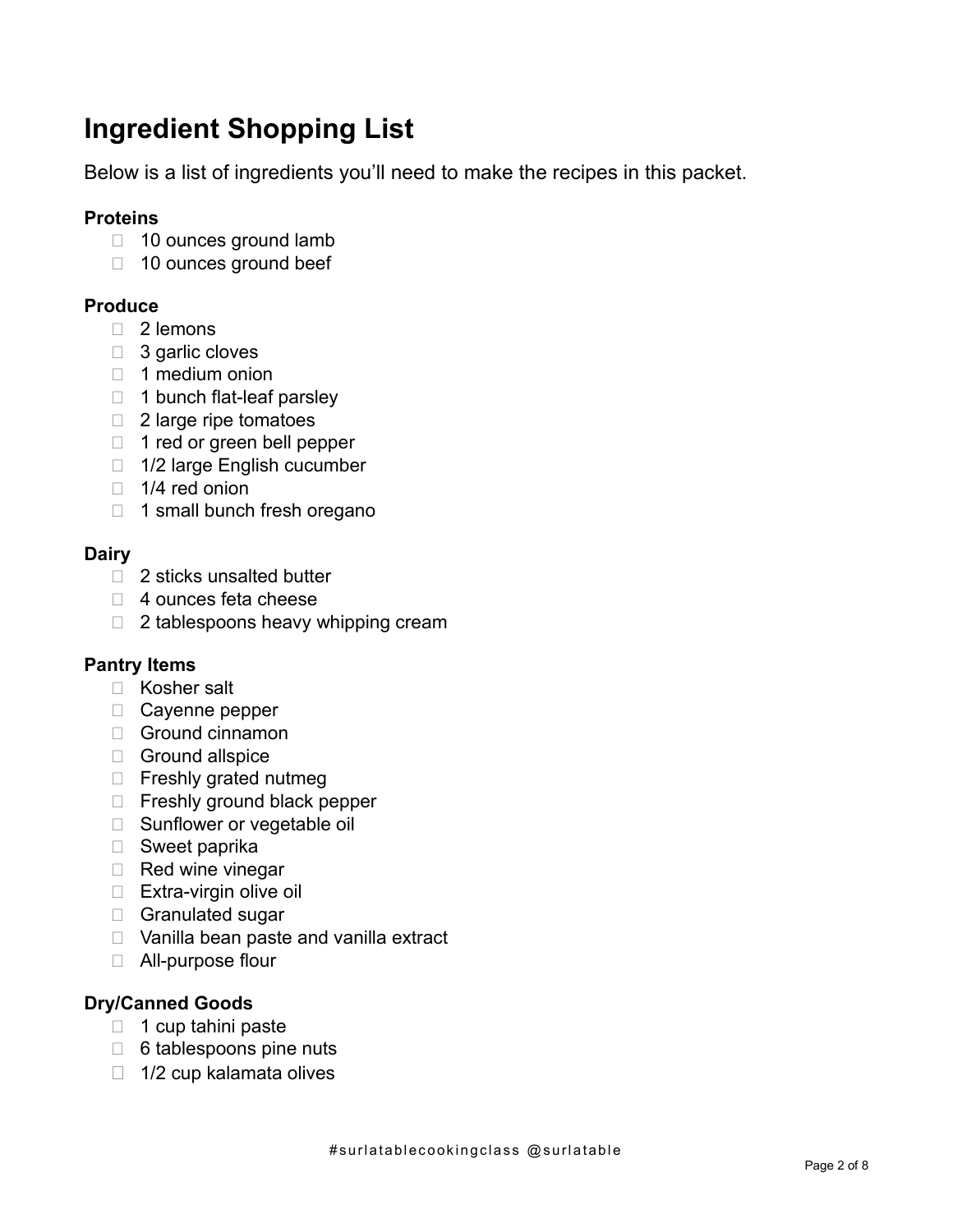# **Equipment Needed**

Below is a list of tools you'll need to make the recipes in this packet.

#### **Cutlery**

- □ Chef's knife
- D Cutting board

#### **Hand Tools/Gadgets**

- □ Measuring cups and spoons
- □ Mixing bowls (various sizes)
- □ Prep bowls
- **Citrus juicer or reamer**
- Whisk
- □ Instant-read thermometer
- $\Box$  Fork
- □ Silicone spatula
- Tongs

#### **Cookware**

- D Large skillet
- □ Small saucepan

#### **Appliances**

□ Stand mixer

#### **Bakeware**

- □ 2 rimmed baking sheets
- □ Wire cooling rack

#### **Other**

□ Parchment paper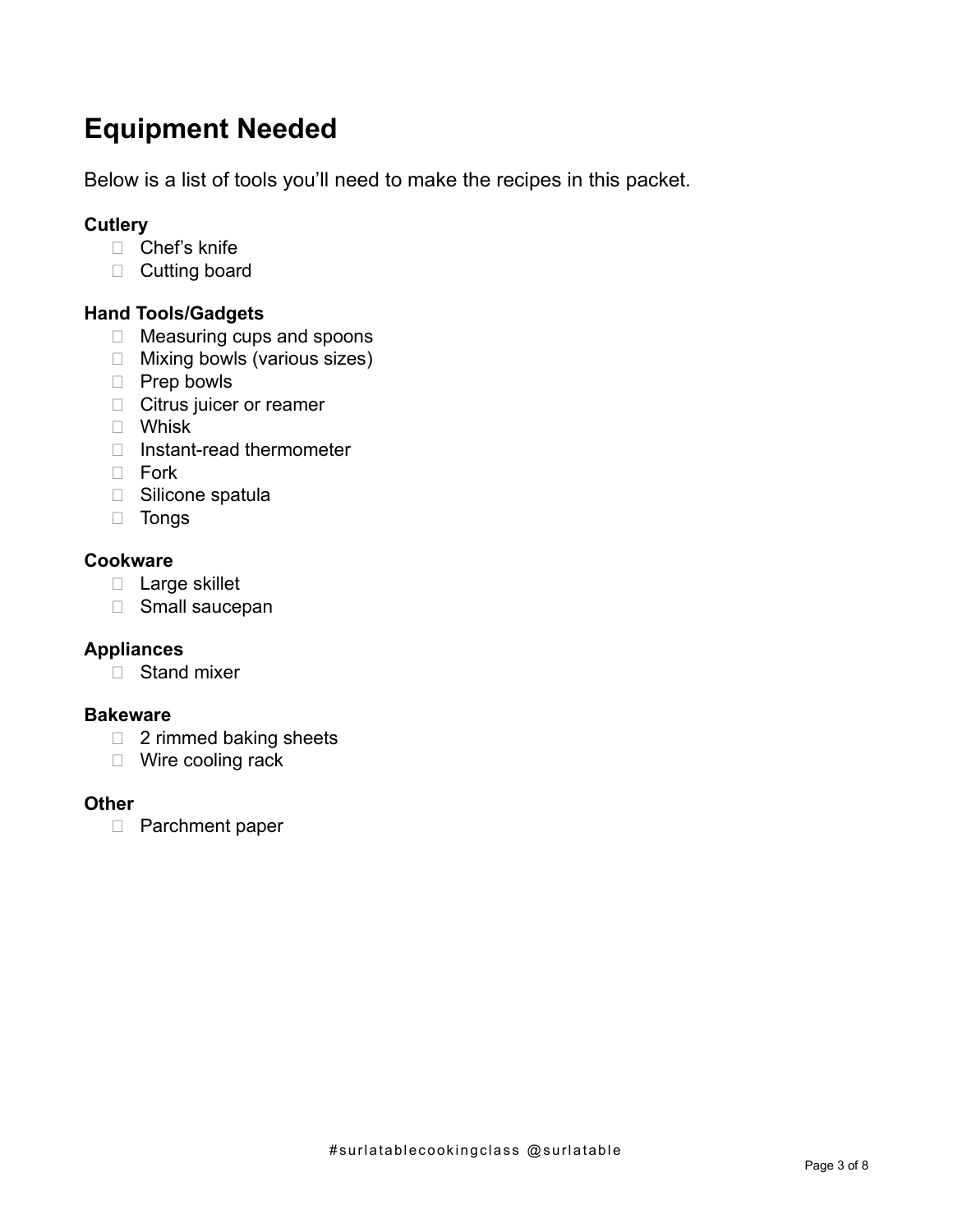### **Pre-Class Mise en Place and Notes**

- Please gather all ingredients prior to class if you will be cooking along.
- It is helpful to organize the ingredients by recipe on rimmed baking sheets.
- Feel free to pre-measure ingredients, but it is not necessary.
- We encourage you to prep all your ingredients before class as it will allow you to have more time to listen and watch the instructor.

### **Lamb and Beef Kofta with Pine Nuts and Tahini Sauce**

1. 30 minutes before class, remove ground meat and allow to come to room temperature.

- 2. Wash and dry produce.
- 3. Toast and cool pine nuts.

### **Greek Village Salad**

1. Wash and dry produce.

#### **Sesame Seed Cookies**

1. Preheat oven to 400°F.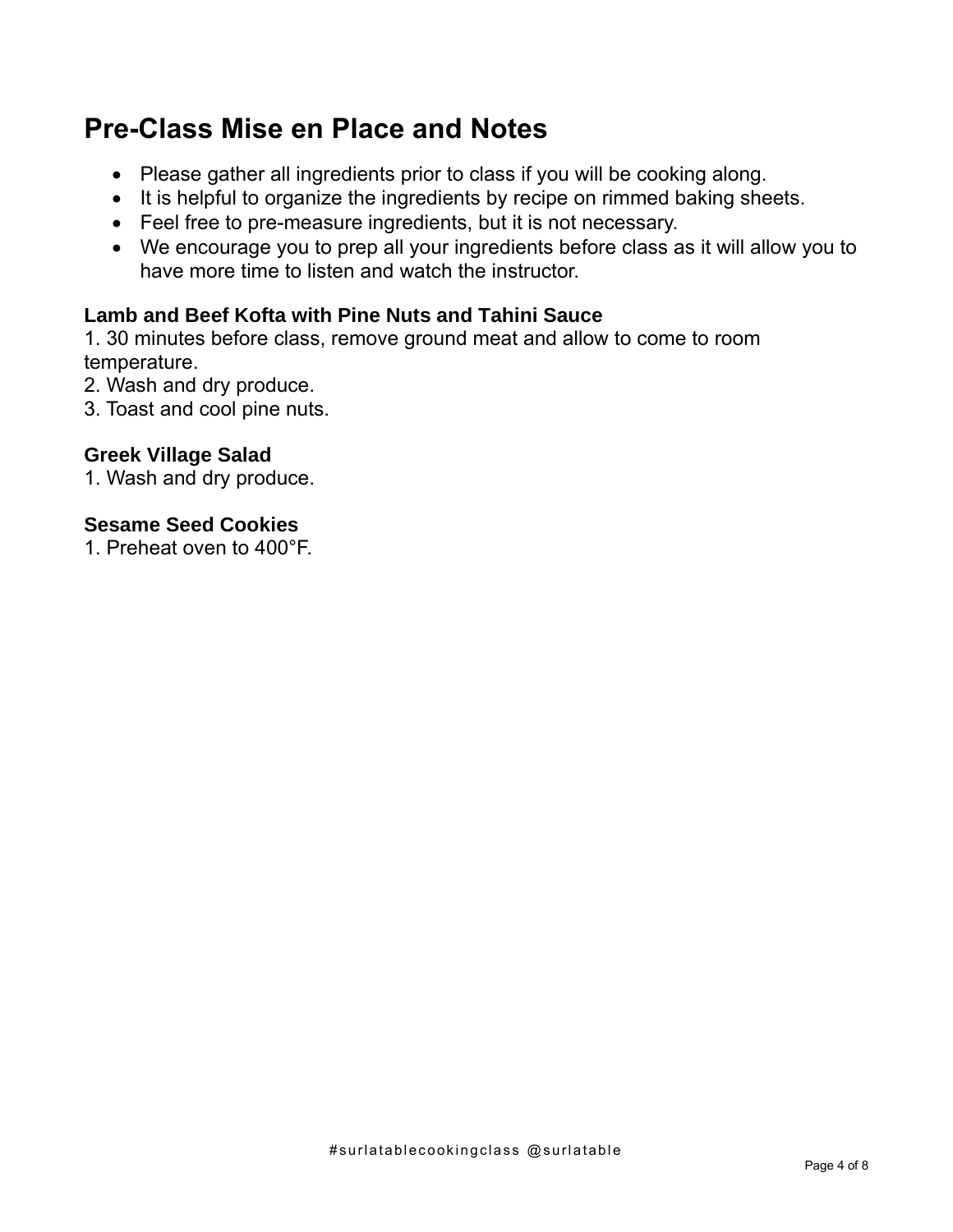#### **LAMB AND BEEF KOFTA WITH PINE NUTS AND TAHINI SAUCE**

#### *Yield: 4 servings, 12 kofta*

For the most authentic kofta, ask your butcher to freshly grind the lamb and beef. Ask for lamb shoulder and non-stewing beef cuts.

#### *Tahini sauce:*

*1/2 cup tahini paste 2 tablespoons freshly squeezed lemon juice 1/3 water 1 garlic clove, crushed 1/4 teaspoon kosher salt*

#### *Kofta:*

 $\frac{1}{2}$ 

*10 ounces ground lamb 10 ounces ground beef 1/2 medium onion, finely chopped 2 garlic cloves, crushed 1/4 cup toasted pine nuts, coarsely chopped 1/3 cup flat-leaf parsley, finely chopped, plus more for garnish 1/2 teaspoon cayenne pepper (optional) 3/4 teaspoon ground cinnamon 3/4 teaspoon ground allspice 3/4 teaspoon grated nutmeg 3/4 teaspoon freshly ground black pepper 1 teaspoon kosher salt*

*2 tablespoons sunflower oil or vegetable oil 2 tablespoons unsalted butter 2 tablespoons toasted pine nuts, for garnish Sweet paprika, for garnish*  $\frac{1}{2}$ 

Preheat oven to 425°F and position a rack in top third of oven.

1. *To prepare tahini sauce*: To a medium bowl, whisk together tahini paste, lemon juice, water, garlic and salt. The consistency should be runny. To loosen, whisk in an extra 1 to 2 tablespoons of water.

2. *To prepare kofta*: To a large mixing bowl, combine all ingredients. Using your hands, mix ingredients together thoroughly. Shape mixture into 2 ounce balls and then roll into logs roughly 3" inches long. Gently press to flatten each kofta so that it keeps its shape.

3. *To cook kofta*: To a large skillet set over high heat, add oil. When oil is shimmering, sear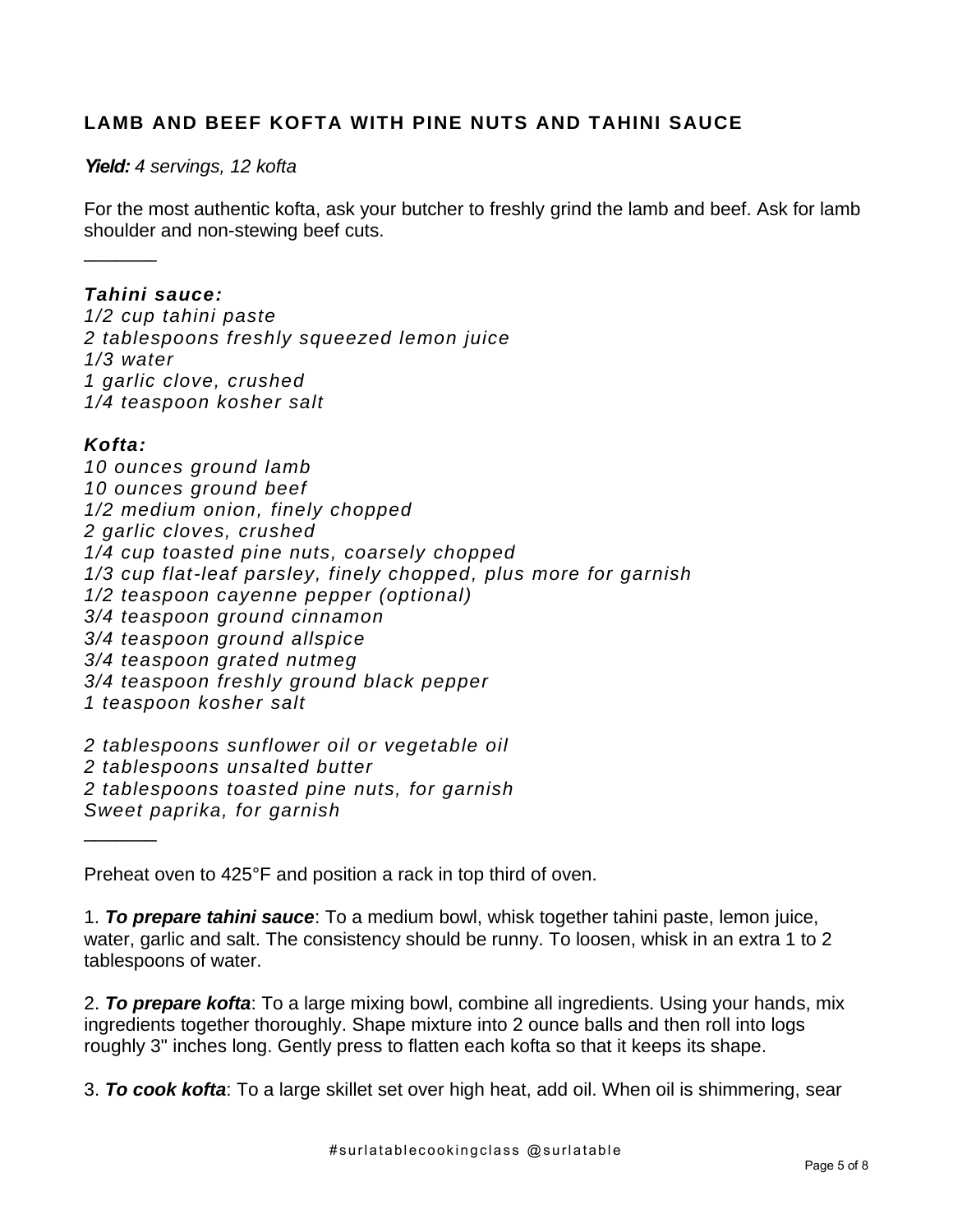kofta in batches on all sides until golden brown. Transfer to a rimmed baking sheet.

4. Transfer baking sheet to oven and cook for an additional 3 minutes until an instant-read thermometer reads 135°F when inserted into center of kofta.

5. Remove baking sheet from oven and spoon tahini sauce around and over kofta. Transfer to oven and cook 2 minutes until sauce is warm.

6. *To serve*: To a small saucepan set over medium heat, add butter. Cook until slightly browned and butter begins to smell nutty. Spoon brown butter over kofta. Garnish with pine nuts, parsley and paprika. Serve immediately.

#### *Recipe variations*:

• Ground lamb can be substituted with ground beef.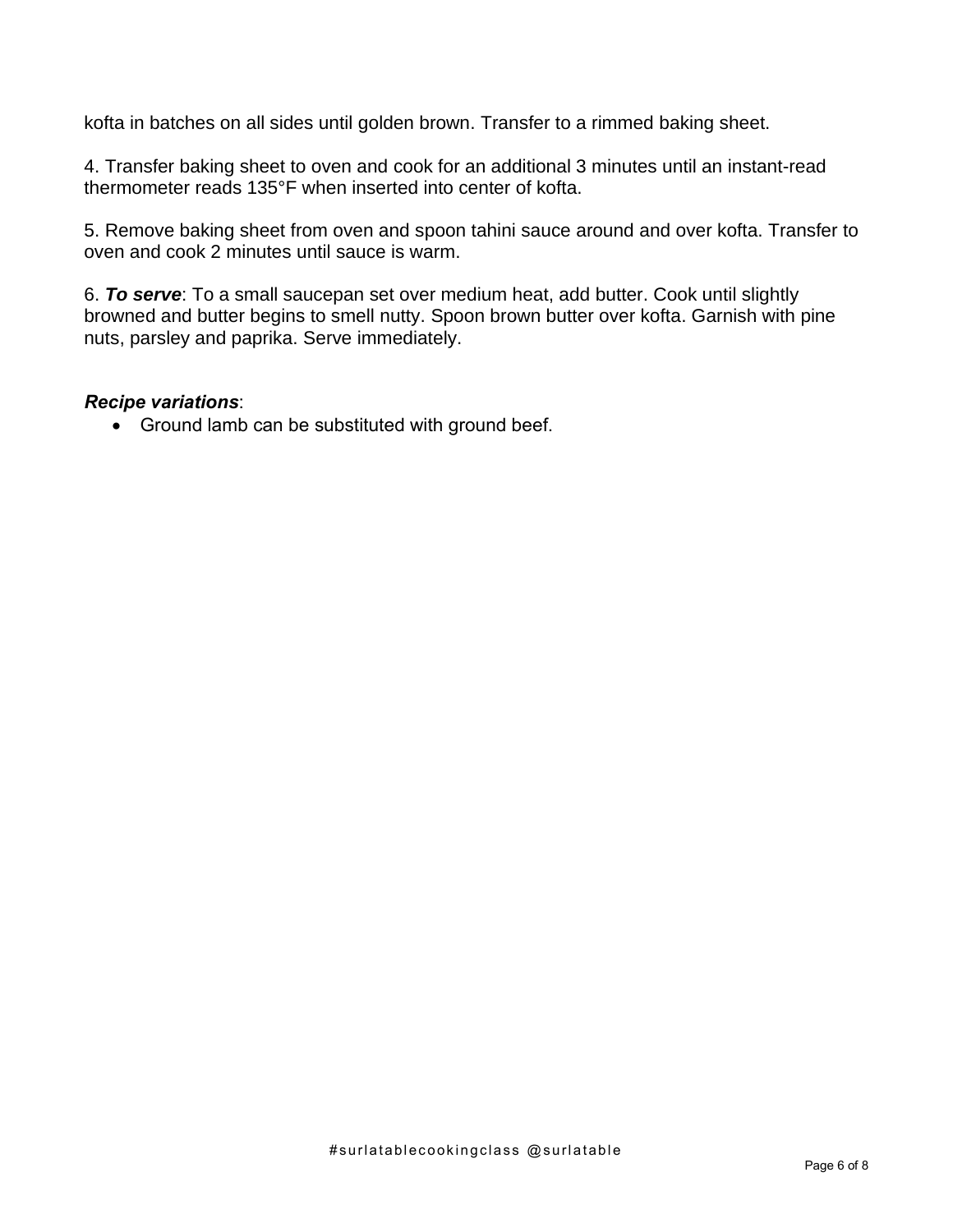#### **GREEK VILLAGE SALAD (HORIATIKI SALATA)**

*Yield: 4 servings*

 $\frac{1}{2}$ 

 $\frac{1}{2}$ 

*2 large ripe tomatoes (about 1 cup), cut into 1 " dice 1 red or green bell pepper, cored, seeded and cut into 1/2 " dice 1/2 large English cucumber, peeled, cut into 1/2" dice 1/4 red onion, cut into thin slices 1/2 cup kalamata olives, pitted 4 ounces feta cheese, crumbled or cubed 1 tablespoon fresh oregano leaves, chopped 2 to 4 tablespoons red wine vinegar 1/2 cup extra-virgin olive oil Kosher salt and freshly ground black pepper*

1. To a medium serving bowl, add all ingredients and toss gently to coat. Taste and adjust seasoning with vinegar, salt and pepper.

2. Serve immediately or transfer to refrigerator in an airtight food storage container. The salad can be kept in refrigerator for up to 3 days.